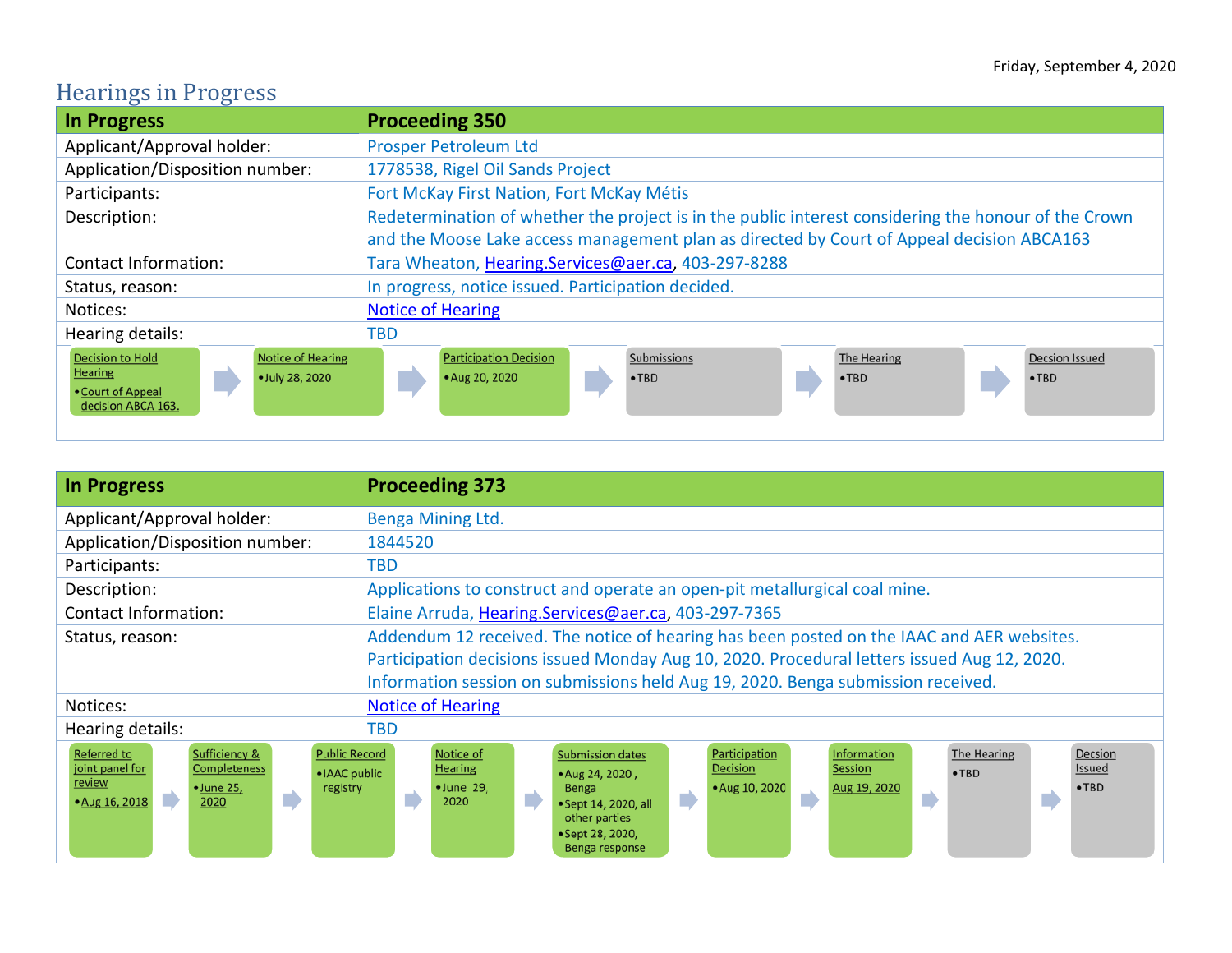| <b>In Progress</b>                                                                                                   | <b>Proceeding 379</b>                                                                                                                                                                                                                                                                                                                                          |
|----------------------------------------------------------------------------------------------------------------------|----------------------------------------------------------------------------------------------------------------------------------------------------------------------------------------------------------------------------------------------------------------------------------------------------------------------------------------------------------------|
| Applicant/Approval holder:                                                                                           | Ridgeback Resources Inc. & Westbrick Energy Ltd.                                                                                                                                                                                                                                                                                                               |
| Application/Disposition number:                                                                                      | 1922830 and nine other applications                                                                                                                                                                                                                                                                                                                            |
| Participants:                                                                                                        | <b>TransAlta Corporation, Cenovus</b>                                                                                                                                                                                                                                                                                                                          |
| Description:                                                                                                         | Applications for wells within 5 km of Brazeau Dam (0% H2S).                                                                                                                                                                                                                                                                                                    |
| <b>Contact Information:</b>                                                                                          | Tara Wheaton, Hearing.Services@aer.ca, 403-297-8288                                                                                                                                                                                                                                                                                                            |
| Status, reason:                                                                                                      | Hearing scheduled for October 5 <sup>th</sup> at the request of the participants. Panel IRs issued to TransAlta. IR                                                                                                                                                                                                                                            |
|                                                                                                                      | responses received.                                                                                                                                                                                                                                                                                                                                            |
| Notices:                                                                                                             | Notice of Hearing Notice of Scheduling                                                                                                                                                                                                                                                                                                                         |
| Hearing details:                                                                                                     | October 5, 2020, 9 AM, Govier Hall, 250 - 5 Street SW, Calgary, AB                                                                                                                                                                                                                                                                                             |
| <b>Decision to Hold</b><br>Information<br><b>Hearing</b><br><b>Session</b><br>· Jan 16, 2014<br>• June 18, 2019<br>D | Notice of<br><b>Submissions</b><br><b>Public Record</b><br>Participation<br><b>Decsion Issued</b><br><b>The Hearing</b><br>Decision<br><b>Hearing</b><br>• Nov 20, 2019<br>• May 7, 2020,<br>• Oct 5, 2020<br>$\cdot$ TBD<br>• Nov 18, 2019<br>$\bullet$ Jan 16, 2020<br>applicants<br>Г<br>• July 9, 2020, other<br>parties<br>$\bullet$ Sept 10, 2020, reply |

| <b>In Progress</b>                                                                                                                                                         | <b>Proceeding 390</b>                                                                                                                                                                                                                                                                                                                                                                                                                                            |
|----------------------------------------------------------------------------------------------------------------------------------------------------------------------------|------------------------------------------------------------------------------------------------------------------------------------------------------------------------------------------------------------------------------------------------------------------------------------------------------------------------------------------------------------------------------------------------------------------------------------------------------------------|
| Applicant/Approval holder:                                                                                                                                                 | Sitka Exploration Ltd.                                                                                                                                                                                                                                                                                                                                                                                                                                           |
| Application/Disposition number:                                                                                                                                            | Reclamation certificate 00340419-00-00                                                                                                                                                                                                                                                                                                                                                                                                                           |
| Participants:                                                                                                                                                              | Dennis Murphy and Bonny Carson, AER Reclamation Programs Group                                                                                                                                                                                                                                                                                                                                                                                                   |
| Description:                                                                                                                                                               | Reconsideration of the AER's decision to re-issue reclamation certificate 00340419-00-00.                                                                                                                                                                                                                                                                                                                                                                        |
| <b>Contact Information:</b>                                                                                                                                                | Tammy Turner, Hearing.Services@aer.ca, 403-297-3232                                                                                                                                                                                                                                                                                                                                                                                                              |
| Status, reason:                                                                                                                                                            | Notice of prehearing meeting issued. Prehearing decision released. Hearing procedural letter issued.                                                                                                                                                                                                                                                                                                                                                             |
|                                                                                                                                                                            | Panel deciding on hearing format based on input from parties.                                                                                                                                                                                                                                                                                                                                                                                                    |
| Notices:                                                                                                                                                                   | Notice of Hearing Notice of Written Prehearing                                                                                                                                                                                                                                                                                                                                                                                                                   |
| Hearing details:                                                                                                                                                           | TBD                                                                                                                                                                                                                                                                                                                                                                                                                                                              |
| Public<br>Decision to<br>Notice of<br><b>Hold Hearing</b><br>Record<br><b>Hearing</b><br>• Nov 6, 2019<br>$\bullet$ Oct 18,<br>• Dec 19,<br>$\blacksquare$<br>2019<br>2019 | Submission<br>Information<br>The Hearing<br>Participation<br>Decsion<br><b>Prehearing Meeting</b><br><b>Session</b><br><b>Decision</b><br>Issued<br>dates<br>$\cdot$ TBD<br>• May 25, 2020, panel to parties<br>• Jan 8, 2020<br>$\cdot$ TBD<br>• Jan 10,<br>$\cdot$ TBD<br>$\blacksquare$<br>· June 22, 2020, parties response<br>$\blacksquare$<br>$\blacksquare$<br>2020<br>. June 29, 2020, submissions to new<br>info<br>• June 29, 2020, prehearing closed |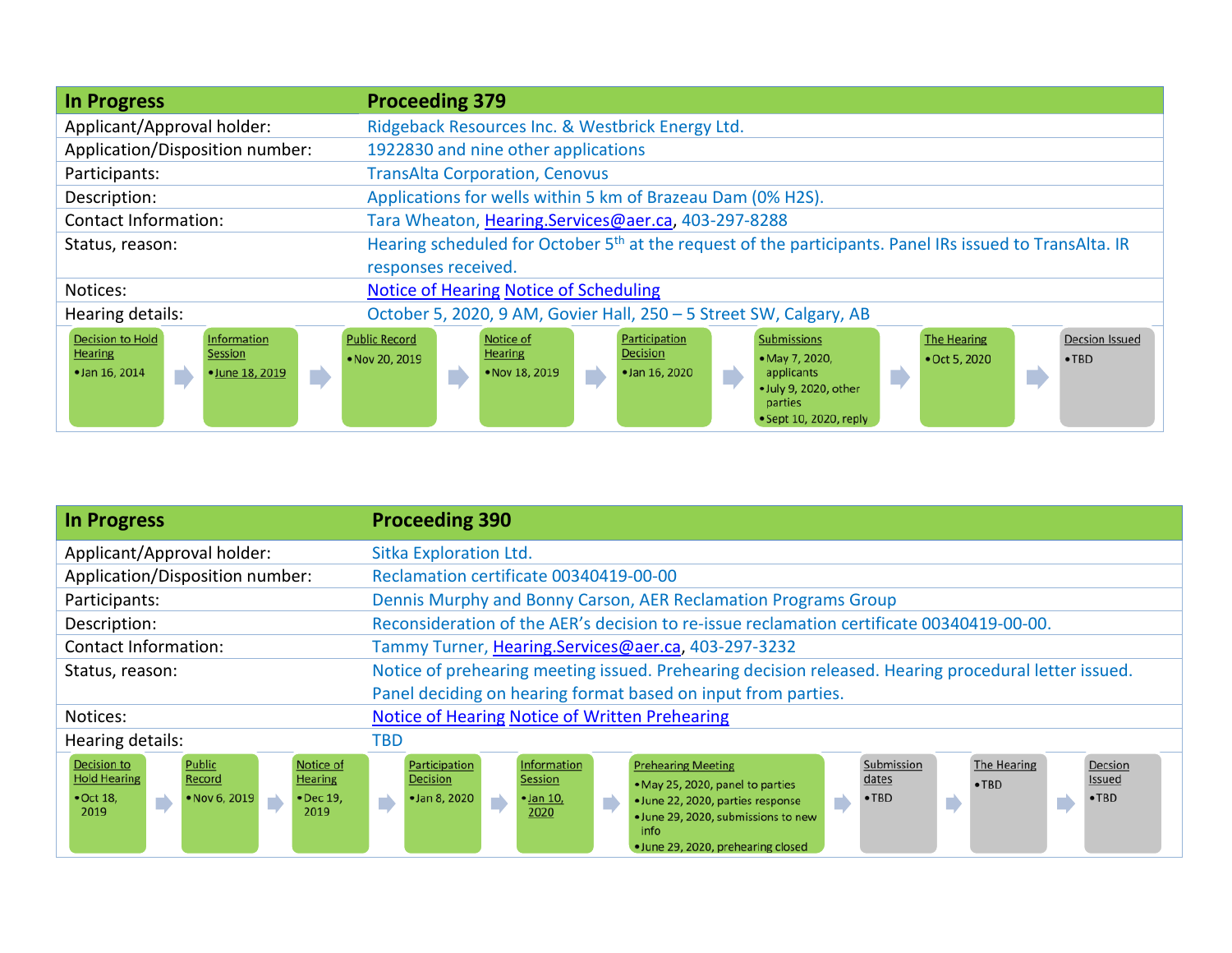| <b>In Progress</b>                                                                                  | <b>Proceeding 396</b>                                                                                                                                                                                                                                                                                                                                       |
|-----------------------------------------------------------------------------------------------------|-------------------------------------------------------------------------------------------------------------------------------------------------------------------------------------------------------------------------------------------------------------------------------------------------------------------------------------------------------------|
| Applicant/Approval holder:                                                                          | Vantage Point Resources Inc.                                                                                                                                                                                                                                                                                                                                |
| Application/Disposition number:                                                                     | <b>Reclamation certificate 397929</b>                                                                                                                                                                                                                                                                                                                       |
| Participants:                                                                                       | R. Shields, AER decision maker                                                                                                                                                                                                                                                                                                                              |
| Description:                                                                                        | Regulatory appeal requested by R. Shields of reclamation certificate 397929 issued to Vantage Point                                                                                                                                                                                                                                                         |
|                                                                                                     | Resources Inc. for a wellsite at SE 7-23-27-2W4M.                                                                                                                                                                                                                                                                                                           |
| Contact Information:                                                                                | Elaine Arruda, Hearing.Services@aer.ca, 403-297-7365                                                                                                                                                                                                                                                                                                        |
| Status, reason:                                                                                     | Submission dates set. Hearing to be scheduled if required.                                                                                                                                                                                                                                                                                                  |
| Notices:                                                                                            | <b>Notice of Hearing</b>                                                                                                                                                                                                                                                                                                                                    |
| Hearing details:                                                                                    | TBD                                                                                                                                                                                                                                                                                                                                                         |
| <b>Decision to Hold</b><br><b>Public Record</b><br><b>Hearing</b><br>•Feb 28, 2020<br>• Feb 6, 2020 | <b>The Hearing</b><br><b>Notice of Hearing</b><br>Participation<br><b>Submission dates</b><br>Decsion Issued<br><b>Decision</b><br>• Dec 3, 2020 -<br>. Nov 5, 2020, Shields<br>• March 10, 2020<br>$\cdot$ TBD<br>hearing (if<br>• March 10, 2020<br>• Nov 12, 2020, Vantage<br>m)<br>required)<br>. Nov 19, 2020, AER<br>. Nov 26, 2020, Shields<br>reply |

| <b>In Progress</b>                                                                                    | <b>Proceeding 397</b>                                                                                                                                                                                                                                                                                                                      |
|-------------------------------------------------------------------------------------------------------|--------------------------------------------------------------------------------------------------------------------------------------------------------------------------------------------------------------------------------------------------------------------------------------------------------------------------------------------|
| Applicant/Approval holder:                                                                            | <b>Canadian Natural Resources Limited</b>                                                                                                                                                                                                                                                                                                  |
| Application/Disposition number:                                                                       | Application 1909395 and amended approval 11475EE                                                                                                                                                                                                                                                                                           |
| Participants:                                                                                         | ISH Energy Ltd., AER decision maker                                                                                                                                                                                                                                                                                                        |
| Description:                                                                                          | Regulatory appeal requested by ISH Energy Ltd. of scheme approval 11475EE issued to Canadian<br>Natural Resources Limited.                                                                                                                                                                                                                 |
| Contact Information:                                                                                  | Tammy Turner, Hearing.Services@aer.ca, 403-297-3232                                                                                                                                                                                                                                                                                        |
| Status, reason:                                                                                       | In progress. An electronic/written hybrid hearing is scheduled to start Oct 13, 2020. Confidentiality                                                                                                                                                                                                                                      |
|                                                                                                       | decision issued Aug 10, 2020.                                                                                                                                                                                                                                                                                                              |
| Notices:                                                                                              | <b>Notice of Hearing</b>                                                                                                                                                                                                                                                                                                                   |
| Hearing details:                                                                                      | TBD                                                                                                                                                                                                                                                                                                                                        |
| <b>Decision to Hold</b><br><b>Public Record</b><br><b>Hearing</b><br>• Mar 18, 2020<br>• Feb 13, 2020 | <b>The Hearing</b><br><b>Notice of Hearing</b><br><b>Submission dates</b><br><b>Decsion Issued</b><br>Participation<br>Decision<br>$\bullet$ Oct 13-16<br>. July 24, 2020, ISH/CNRL IRs<br>• March 20, 2020<br>$\cdot$ TBD<br>• March 20, 2020<br>. Aug 14, 2020, IR responses<br>• Sept 11, 2020, CNRL, ISH<br>• Sept 25, 2020, ISH final |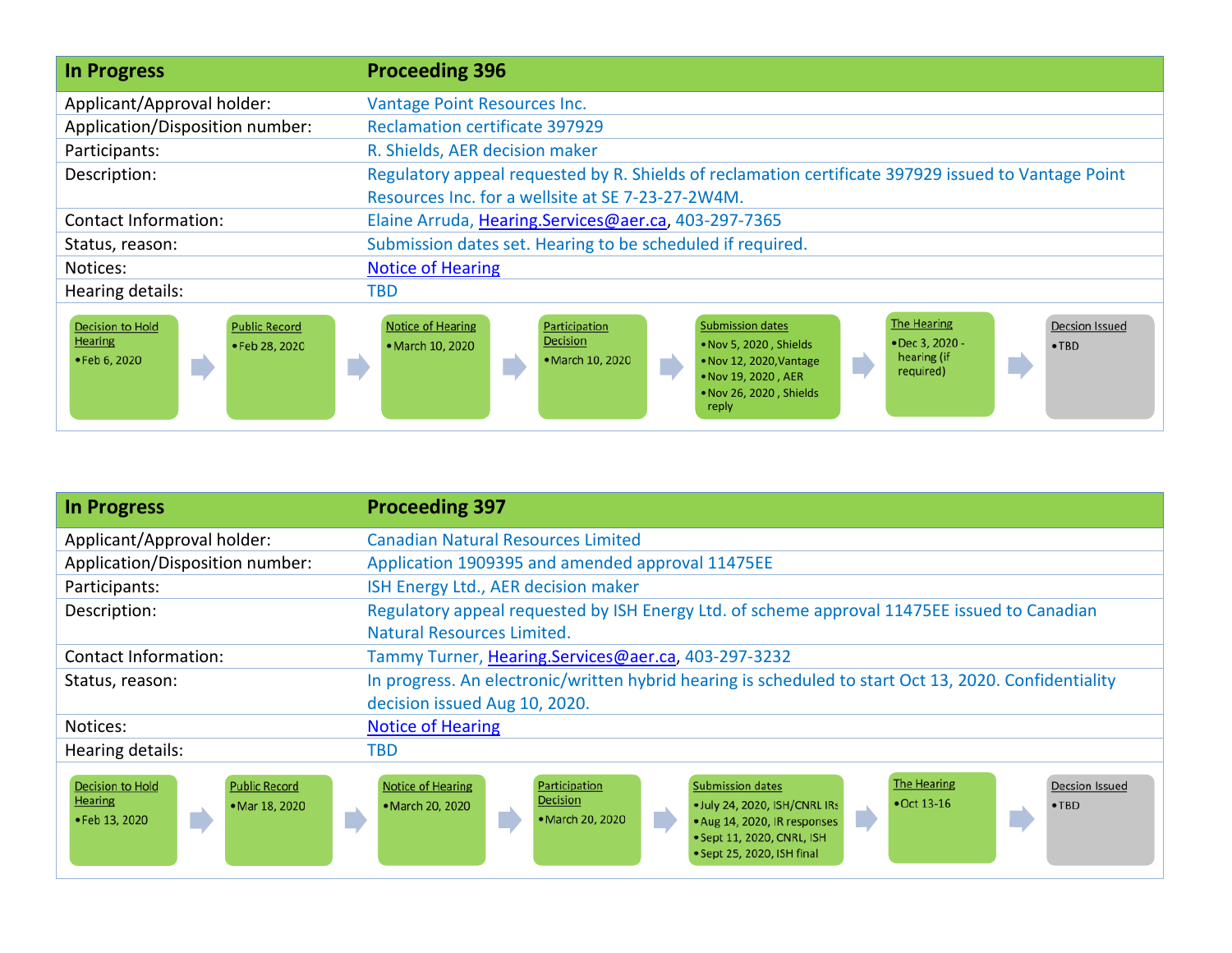| <b>In Progress</b>                                                                                                                              | <b>Proceeding 400</b>                                                                                                                                                                                                                                                                        |
|-------------------------------------------------------------------------------------------------------------------------------------------------|----------------------------------------------------------------------------------------------------------------------------------------------------------------------------------------------------------------------------------------------------------------------------------------------|
| Applicant/Approval holder:                                                                                                                      | O'Brien/Young                                                                                                                                                                                                                                                                                |
| Application/Disposition number:                                                                                                                 | Regulatory Appeals 1928568 and 1928569                                                                                                                                                                                                                                                       |
| Participants:                                                                                                                                   | Darren O'Brien, Jeffrey Young, AER decision maker                                                                                                                                                                                                                                            |
| Description:                                                                                                                                    | Regulatory appeals by Darren O'Brien and Jeffrey Young of declarations issued by the AER on October                                                                                                                                                                                          |
|                                                                                                                                                 | 9, 2019 naming them under section 106(1) of the OGCA                                                                                                                                                                                                                                         |
| Contact Information:                                                                                                                            | Tara Wheaton & Tammy Turner, Hearing.Services@aer.ca, 403-297-3232                                                                                                                                                                                                                           |
| Status, reason:                                                                                                                                 | Participation decided. Panel did not accept the late request to participate received from Canadian                                                                                                                                                                                           |
|                                                                                                                                                 | Natural.                                                                                                                                                                                                                                                                                     |
| Notices:                                                                                                                                        | <b>Notice of Hearing</b>                                                                                                                                                                                                                                                                     |
| Hearing details:                                                                                                                                | TBD                                                                                                                                                                                                                                                                                          |
| <b>Public Record</b><br>Notice of<br><b>Decision to</b><br><b>Hold Hearing</b><br><b>Hearing</b><br>D<br>m,<br>•June 15, 2020<br>• May 11, 2020 | The Hearing<br>Submission<br><b>Practice Zoom</b><br>Prehearing<br><b>Decsion Issued</b><br>Participation<br>dates<br>T<br>E<br><b>Decision</b><br>Meeting<br>Session<br>$\cdot$ TBD<br>$\cdot$ TBD<br>• Aug 27, 2020<br>• June 17, 2020<br>• June 17, 2020<br>• Sept 3, 2020<br>$\cdot$ TBD |

| <b>In Progress</b>                                                                                                                    | <b>Proceeding 401</b>                                                                                                                                                                                                                                            |
|---------------------------------------------------------------------------------------------------------------------------------------|------------------------------------------------------------------------------------------------------------------------------------------------------------------------------------------------------------------------------------------------------------------|
| Applicant/Approval holder:                                                                                                            | <b>Enerplus Corporation to Robus Resources Inc.</b>                                                                                                                                                                                                              |
| Application/Disposition number:                                                                                                       | Applications 1925343 and 1925602                                                                                                                                                                                                                                 |
| Participants:                                                                                                                         | Michael Niven (on behalf of 18 SOCs filed)                                                                                                                                                                                                                       |
| Description:                                                                                                                          | Applications by Enerplus Corporation to transfer 108 wells, 7 facilities, and 30 pipelines licences to                                                                                                                                                           |
|                                                                                                                                       | <b>Robus Resources Inc.</b>                                                                                                                                                                                                                                      |
| Contact Information:                                                                                                                  | Elaine Arruda & Tammy Turner, Hearing.Services@aer.ca, 403-297-3232                                                                                                                                                                                              |
| Status, reason:                                                                                                                       | In progress, panel assigned. Requests to participate due Sept 2, 2020. New date of Sept 15 for requests                                                                                                                                                          |
|                                                                                                                                       | to participate of parties.                                                                                                                                                                                                                                       |
| Notices:                                                                                                                              | <b>Notice of Hearing</b>                                                                                                                                                                                                                                         |
| Hearing details:                                                                                                                      | TBD                                                                                                                                                                                                                                                              |
| <b>Decision to</b><br>Notice of<br><b>Public Record</b><br><b>Hold Hearing</b><br><b>Hearing</b><br>• Aug 11, 2020<br>• June 18, 2020 | The Hearing<br>Submission<br><b>Decsion Issued</b><br>Information<br>Prehearing<br>Participation<br>Decision<br>Session<br>Meeting<br>dates<br>$\bullet$ TBD<br>$\cdot$ TBD<br>D<br>$\bullet$ TBD<br>• Aug 12, 2020<br>$\cdot$ TBD<br>$\cdot$ TBD<br>$\cdot$ TBD |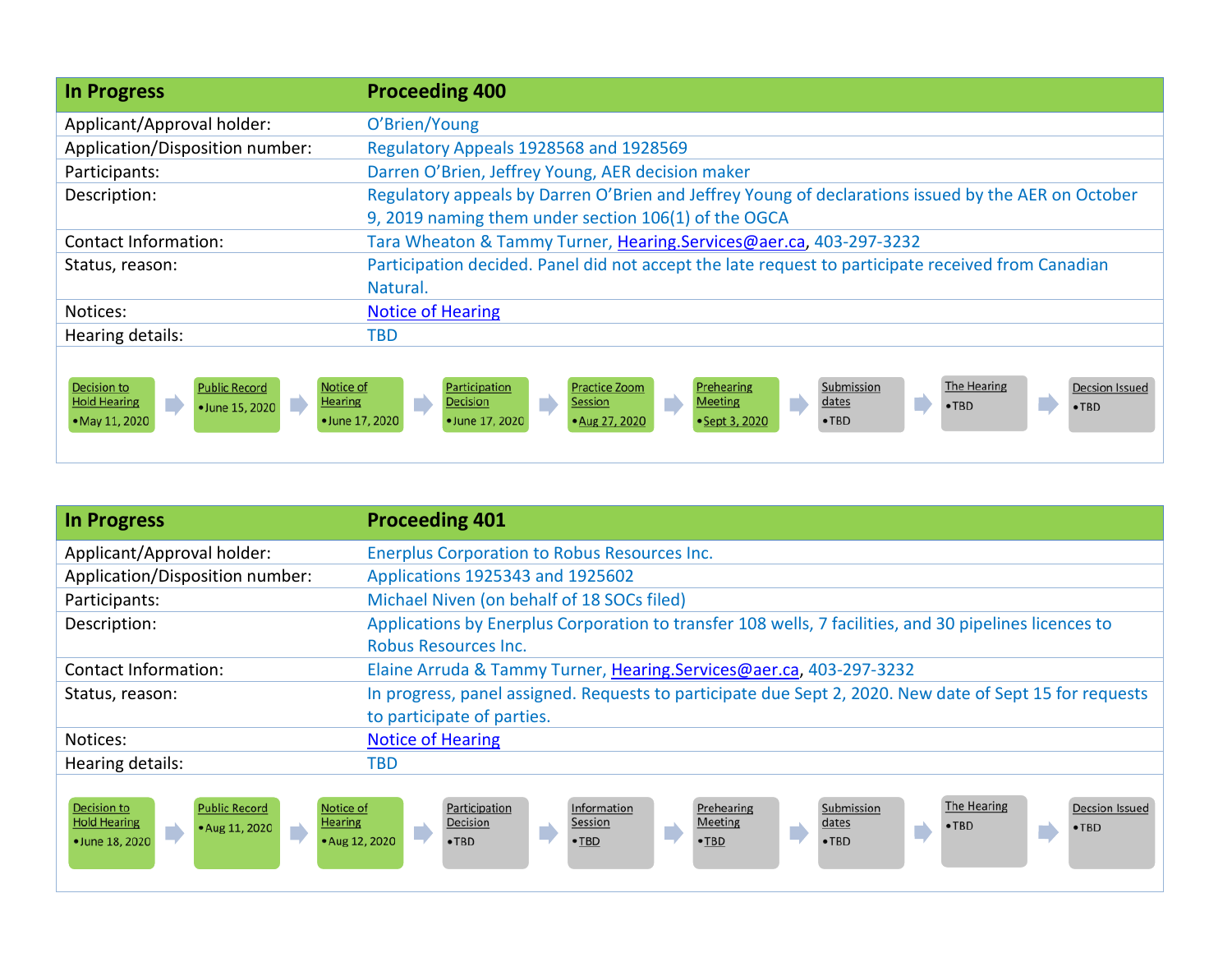| In Progress                                                                                                                                           | Proceeding 402                                                                                                                                                                                                                                                                     |
|-------------------------------------------------------------------------------------------------------------------------------------------------------|------------------------------------------------------------------------------------------------------------------------------------------------------------------------------------------------------------------------------------------------------------------------------------|
| Applicant/Approval holder:                                                                                                                            | Secure Energy Services Inc.                                                                                                                                                                                                                                                        |
| Application/Disposition number:                                                                                                                       | Application 1928126                                                                                                                                                                                                                                                                |
| Participants:                                                                                                                                         | <b>Sprocket Energy Corporation</b>                                                                                                                                                                                                                                                 |
| Description:                                                                                                                                          | Application to amend disposal scheme no. 11207C associated with the Secure 102/09-22-062-20W5/0<br>well, for Class II and Ib disposal into the Lower Debolt zone. Application file complete.                                                                                       |
| <b>Contact Information:</b>                                                                                                                           | Tammy Turner, Hearing.Services@aer.ca, 403-297-3232                                                                                                                                                                                                                                |
| Status, reason:                                                                                                                                       | In progress, panel assigned. Requests to participate due Sept 16, 2020.                                                                                                                                                                                                            |
| Notices:                                                                                                                                              | <b>TBD</b>                                                                                                                                                                                                                                                                         |
| Hearing details:                                                                                                                                      | TBD                                                                                                                                                                                                                                                                                |
| <b>Public Record</b><br>Decision to<br>Notice of<br><b>Hold Hearing</b><br><b>Hearing</b><br>• Aug 26, 2020<br>$\blacksquare$<br>• August 12,<br>2020 | The Hearing<br>Submission<br>Participation<br>Information<br>Prehearing<br><b>Decsion Issued</b><br>Decision<br>Session<br><b>Meeting</b><br>dates<br>$\cdot$ TBD<br>$\cdot$ TBD<br>$\blacksquare$<br>$\bullet$ TBD<br>• Sept 2, 2020<br>$\cdot$ TBD<br>$\cdot$ TBD<br>$\cdot$ TBD |

## Hearings Adjourned

| <b>Adjourned</b>                                                                                  | <b>Proceeding 322</b>                                                                                                                                                                 |
|---------------------------------------------------------------------------------------------------|---------------------------------------------------------------------------------------------------------------------------------------------------------------------------------------|
| Applicant/Approval holder:                                                                        | Aqua Terra Water Management Inc. (formerly Four Winds)                                                                                                                                |
| Application/Disposition number:                                                                   | 1802800                                                                                                                                                                               |
| Participants:                                                                                     | Stan and Sally Weber, AER decision maker                                                                                                                                              |
| Description:                                                                                      | Regulatory appeal requested by the Webers of an amendment application for an injection/disposal                                                                                       |
|                                                                                                   | facility                                                                                                                                                                              |
| Contact Information:                                                                              | Tara Wheaton, Hearing.Services@aer.ca, 403-297-8288                                                                                                                                   |
| Status, reason:                                                                                   | Held in abeyance until such time as the AQT facilities that are the subject of the regulatory appeal are                                                                              |
|                                                                                                   | either reactivated or formally suspended and abandoned.                                                                                                                               |
| Notices:                                                                                          | Not issued                                                                                                                                                                            |
| Hearing details:                                                                                  | TBD                                                                                                                                                                                   |
| <b>Public Record</b><br><b>Decision to Hold</b><br><b>Hearing</b><br>$\cdot$ TBD<br>• Aug 5, 2014 | The Hearing<br>Submission dates<br>Notice of Hearing<br><b>Decsion Issued</b><br>Participation<br>Decision<br>$\cdot$ TBD<br>$\cdot$ TBD<br>$\cdot$ TBD<br>$\cdot$ TBD<br>$\cdot$ TBD |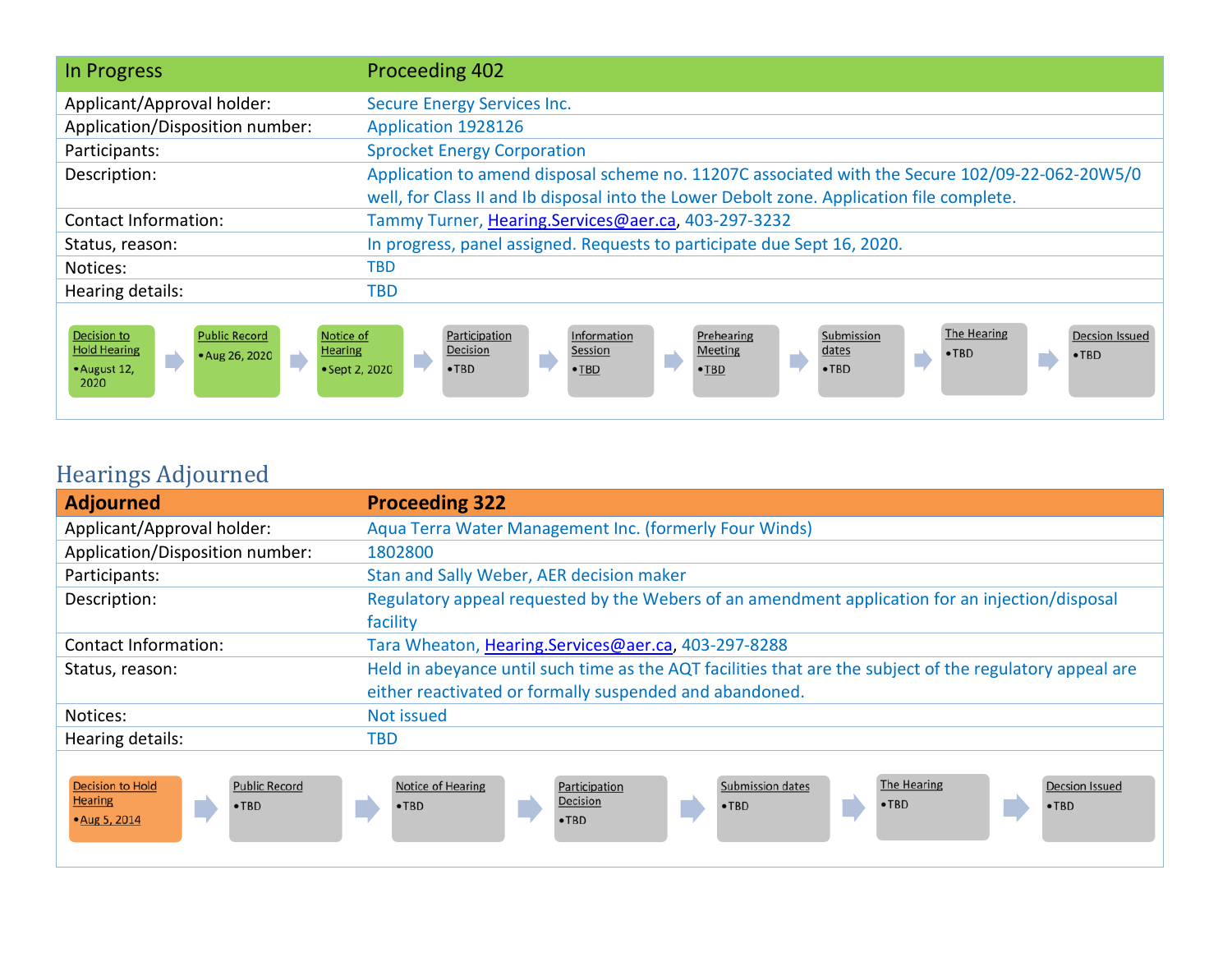| <b>Adjourned</b>                                                                                                                                            | <b>Proceeding 385</b>                                                                                                                                                                                                                                                                                       |
|-------------------------------------------------------------------------------------------------------------------------------------------------------------|-------------------------------------------------------------------------------------------------------------------------------------------------------------------------------------------------------------------------------------------------------------------------------------------------------------|
| Applicant/Approval holder:                                                                                                                                  | <b>Shell Canada Limited</b>                                                                                                                                                                                                                                                                                 |
| Application/Disposition number:                                                                                                                             | Pipeline licence PL23800-99                                                                                                                                                                                                                                                                                 |
| Participants:                                                                                                                                               | M. Judd, AER decision maker                                                                                                                                                                                                                                                                                 |
| Description:                                                                                                                                                | Regulatory appeal requested by M. Judd of a 0.68 km sour gas pipeline in the Waterton area (32% H2S).                                                                                                                                                                                                       |
| <b>Contact Information:</b>                                                                                                                                 | Tammy Turner, Hearing.Services@aer.ca, 403-297-3232                                                                                                                                                                                                                                                         |
| Status, reason:                                                                                                                                             | Adjourned until August 2020 pending outcome of Shell's related transfer applications. On August 14,                                                                                                                                                                                                         |
|                                                                                                                                                             | 2020 Shell submitted a letter requesting another adjournment. M. Judd to respond by August 19, 2020.                                                                                                                                                                                                        |
|                                                                                                                                                             | Adjournment granted to end of Oct 2020.                                                                                                                                                                                                                                                                     |
| Notices:                                                                                                                                                    | <b>Notice of Hearing</b>                                                                                                                                                                                                                                                                                    |
| Hearing details:                                                                                                                                            | TBD                                                                                                                                                                                                                                                                                                         |
| <b>Public Record</b><br>Notice of<br><b>Decision to</b><br><b>Hold Hearing</b><br>$\blacksquare$<br><b>Hearing</b><br>T)<br>• Aug 1, 2019<br>•June 10, 2019 | The Hearing<br>Submission<br><b>Decsion Issued</b><br>Participation<br>Information<br>Prehearing<br>dates<br>$\overline{\phantom{a}}$<br><b>Decision</b><br>Session<br><b>Meeting</b><br>n<br>n<br>$\cdot$ TBD<br>$\cdot$ TBD<br>• Aug 26, 2019<br>$\cdot$ TBD<br>$\cdot$ TBD<br>$\cdot$ TBD<br>$\cdot$ TBD |

| <b>Adjourned</b>                                                                                           | <b>Proceeding 392</b>                                                                                                                                                                                                                                                      |
|------------------------------------------------------------------------------------------------------------|----------------------------------------------------------------------------------------------------------------------------------------------------------------------------------------------------------------------------------------------------------------------------|
| Applicant/Approval holder:                                                                                 | <b>CSV Midstream Solutions Corp.</b>                                                                                                                                                                                                                                       |
| Application/Disposition number:                                                                            | 1915871, EPEA 001-424284                                                                                                                                                                                                                                                   |
| Participants:                                                                                              | W. & S. Ambros, D. & B. Moore, M. Maxwell                                                                                                                                                                                                                                  |
| Description:                                                                                               | Applications to construct, operate and reclaim a sour gas processing plant (8% H2S) with an EPZ of 2.5<br>km at 13-34-72-9W4M.                                                                                                                                             |
| <b>Contact Information:</b>                                                                                | Tara Wheaton, Hearing.Services@aer.ca, 403-297-8288                                                                                                                                                                                                                        |
| Status, reason:                                                                                            | Hearing adjourned until further notice at the request of the parties to allow parties to resolve their                                                                                                                                                                     |
|                                                                                                            | differences. Late request to participate received. Panel has granted participation to late filer.                                                                                                                                                                          |
| Notices:                                                                                                   | Notice of Hearing Notice of Adjournment                                                                                                                                                                                                                                    |
| Hearing details:                                                                                           | <b>TBD</b>                                                                                                                                                                                                                                                                 |
| <b>Decision to Hold</b><br><b>Public Record</b><br><b>Hearing</b><br>m)<br>• Feb 7, 2020<br>• Nov 18, 2019 | <b>The Hearing</b><br><b>Submission dates</b><br>Notice of Hearing<br>Prehearing<br>Participation<br>Decsion Issued<br><b>Meeting</b><br>Decision<br>Ŀ,<br>• May 12, 2020<br>•Feb 11, 2020<br>$\cdot$ TBD<br>• Adjourned<br>$\cdot$ TBD<br>• March 11, 2020<br>• Adjourned |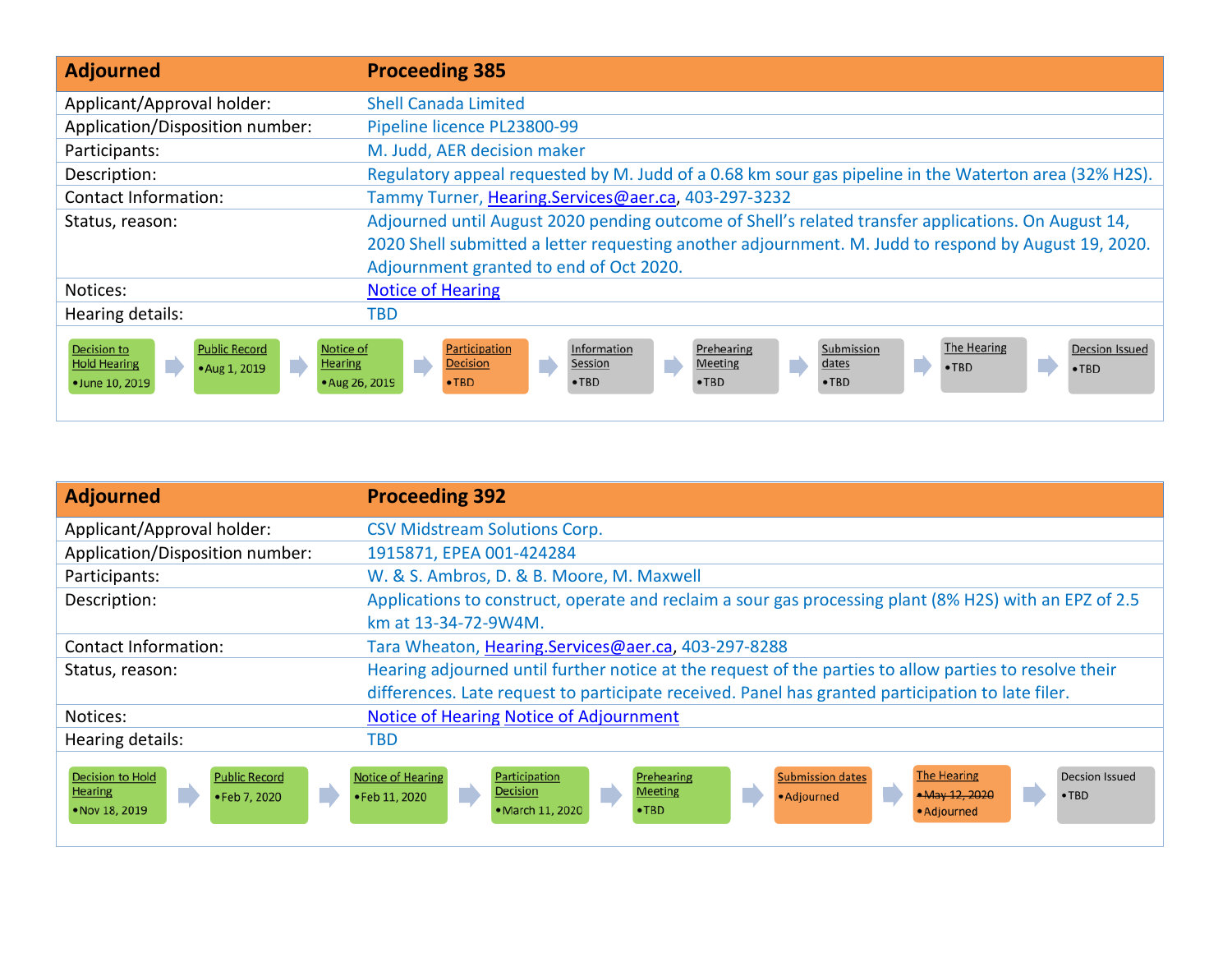## Hearings Completed

| <b>Complete</b>                                                                                                                                      | <b>Proceeding 360</b>                                                                                                                                                                                                                                                                                                                                                                                                                                                                                                                                                                                                                                                                                   |
|------------------------------------------------------------------------------------------------------------------------------------------------------|---------------------------------------------------------------------------------------------------------------------------------------------------------------------------------------------------------------------------------------------------------------------------------------------------------------------------------------------------------------------------------------------------------------------------------------------------------------------------------------------------------------------------------------------------------------------------------------------------------------------------------------------------------------------------------------------------------|
| Applicant/Approval holder:                                                                                                                           | Bearspaw Petroleum Ltd.                                                                                                                                                                                                                                                                                                                                                                                                                                                                                                                                                                                                                                                                                 |
| Application/Disposition number:                                                                                                                      | 1877294, 1878333                                                                                                                                                                                                                                                                                                                                                                                                                                                                                                                                                                                                                                                                                        |
| Participants:                                                                                                                                        | <b>Harvest Operations</b>                                                                                                                                                                                                                                                                                                                                                                                                                                                                                                                                                                                                                                                                               |
| Description:                                                                                                                                         | Applications under sections 36, 48 and 56 of OGCA for a common carrier and rateable take orders.                                                                                                                                                                                                                                                                                                                                                                                                                                                                                                                                                                                                        |
| Contact Information:                                                                                                                                 | Elaine Arruda, Hearing.Services@aer.ca, 403-297-7365                                                                                                                                                                                                                                                                                                                                                                                                                                                                                                                                                                                                                                                    |
| Status, reason:                                                                                                                                      | Complete, cancelled hearing decision issued. Hearing delayed and 2 <sup>nd</sup> notice of hearing issued due to                                                                                                                                                                                                                                                                                                                                                                                                                                                                                                                                                                                        |
|                                                                                                                                                      | possible change of well licensees and ownership in the gathering system.                                                                                                                                                                                                                                                                                                                                                                                                                                                                                                                                                                                                                                |
| Notices:                                                                                                                                             | <b>Notice of Hearing Notice of Scheduling Notice of Cancelled Hearing</b>                                                                                                                                                                                                                                                                                                                                                                                                                                                                                                                                                                                                                               |
| Hearing details:                                                                                                                                     | Cancelled, Govier Hall, 250-5th street S.W., Calgary, AB                                                                                                                                                                                                                                                                                                                                                                                                                                                                                                                                                                                                                                                |
| <b>Public Record</b><br>Notice of<br>Decision to<br><b>Hold Hearing</b><br><b>Hearing</b><br>• March 2,<br>· [date], panel<br>2018<br>requested<br>D | Prehearing<br>Submission<br>Hearing on the<br><b>Decsion Issued</b><br>Participation<br><b>Hearing on the</b><br>applications<br><b>Meeting</b><br>motion<br>Decision<br>dates<br>· Jan 4, 2020,<br><b>-Sept 24, 2018</b><br>• Nov 4, 2019.<br>• Jan 6, 2020,<br>• Mar 16, 2018<br>decision on<br>• Mar 16, 2018<br>• April 27,<br>on a motion<br>2018<br>Bearspaw<br>motion<br>· Adjourned<br>• July 8, 2019<br>$\overrightarrow{ }$<br>D<br>E<br>by Harvest<br>Sept 20, 2018<br>$\bullet$ Nov 14,<br>• cancelled<br>• resulted in<br>2019.<br>hearing<br>• Cancelled Jan<br>the hearing<br>decision<br>Harvest<br>30, 2020<br>issued Jan<br>being<br>• Dec 2, 2019.<br>30, 2020<br>cancelled<br>reply |

| <b>Complete</b>                                                                                        | <b>Proceeding 384</b>                                                                                                                                                                                                                                                                                                                |
|--------------------------------------------------------------------------------------------------------|--------------------------------------------------------------------------------------------------------------------------------------------------------------------------------------------------------------------------------------------------------------------------------------------------------------------------------------|
| Applicant/Approval holder:                                                                             | Pure Environmental Waste Management Ltd.                                                                                                                                                                                                                                                                                             |
| Application/Disposition number:                                                                        | Applications 934887, 1918189, 1918260, 1919152, 1919312, and 1920277; MSL181075 and                                                                                                                                                                                                                                                  |
|                                                                                                        | MSL190384; and LOC181213 and LOC190487.                                                                                                                                                                                                                                                                                              |
| Participants:                                                                                          | Suncor, Alberta Agriculture and Forestry                                                                                                                                                                                                                                                                                             |
| Description:                                                                                           | Applications for disposal of waste and water into the Keg River Formation.                                                                                                                                                                                                                                                           |
| <b>Contact Information:</b>                                                                            | Tammy Turner, Hearing.Services@aer.ca, 403-297-3232                                                                                                                                                                                                                                                                                  |
| Status, reason:                                                                                        | Complete, decision issued.                                                                                                                                                                                                                                                                                                           |
| Notices:                                                                                               | <b>Notice of Hearing Notice of Scheduling</b>                                                                                                                                                                                                                                                                                        |
| Hearing details:                                                                                       | Nov 18, 2019, 9 AM, Govier Hall, 250 - 5 Street SW, Calgary, AB                                                                                                                                                                                                                                                                      |
| <b>Decision to Hold</b><br><b>Public Record</b><br><b>Hearing</b><br>• June 25, 2019<br>• June 4, 2019 | <b>Submission dates</b><br><b>Notice of Hearing</b><br><b>Decsion Issued</b><br>Participation<br>The Hearing<br><b>Decision</b><br>• Oct 22, 2019, Pure<br>• Feb 27, 2020<br>• July 2, 2019<br>• Nov 18, 2019<br>• Oct 3, 2019<br>. Nov 1, 2019, other<br>• Sept 17, 2019<br>(ammended<br>parties<br>notice)<br>. Nov 8, 2019, reply |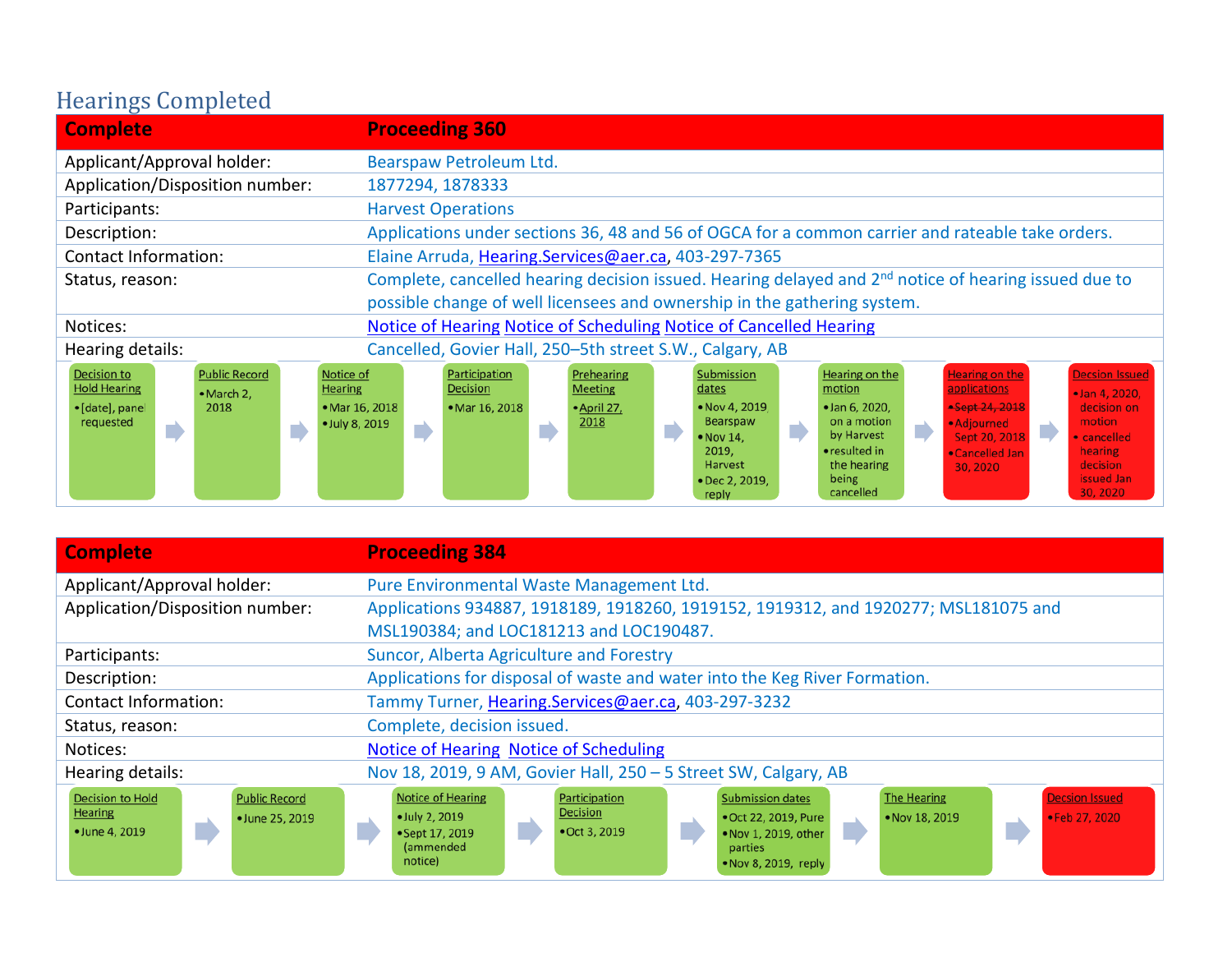| <b>Complete</b>                                                                                           | <b>Proceeding 386</b>                                                                                                                                                                                                                                                                                              |
|-----------------------------------------------------------------------------------------------------------|--------------------------------------------------------------------------------------------------------------------------------------------------------------------------------------------------------------------------------------------------------------------------------------------------------------------|
| Applicant/Approval holder:                                                                                | Pure Environmental Waste Management Ltd.                                                                                                                                                                                                                                                                           |
| Application/Disposition number:                                                                           | Waste management approval 211                                                                                                                                                                                                                                                                                      |
| Participants:                                                                                             | Suncor, AER decision maker                                                                                                                                                                                                                                                                                         |
| Description:                                                                                              | Regulatory appeal requested by Suncor of waste management approval 211 issued to Pure                                                                                                                                                                                                                              |
|                                                                                                           | Environmental Inc.                                                                                                                                                                                                                                                                                                 |
| <b>Contact Information:</b>                                                                               | Tammy Turner, Hearing.Services@aer.ca, 403-297-3232                                                                                                                                                                                                                                                                |
| Status, reason:                                                                                           | Complete, decision issued.                                                                                                                                                                                                                                                                                         |
| Notices:                                                                                                  | <b>Notice of Hearing Notice of Scheduling</b>                                                                                                                                                                                                                                                                      |
| Hearing details:                                                                                          | Nov 25, 2019, 9 AM, Govier Hall, 250 - 5 Street SW, Calgary, AB                                                                                                                                                                                                                                                    |
| <b>Decision to Hold</b><br><b>Public Record</b><br><b>Hearing</b><br>• August 21, 2019<br>· July 17, 2019 | <b>The Hearing</b><br><b>Submission dates</b><br><b>Notice of Hearing</b><br><b>Decsion Issued</b><br>Participation<br><b>Decision</b><br>• Nov 25, 2019<br>• Oct 22, 2019,<br>• Feb 27, 2020<br>• Sept 17, 2019<br>• Sept 17, 2019<br>Suncor<br>. Nov 1, 2019, other<br>parties<br>• Nov 8, 2019,<br>Suncor reply |

| <b>Completed</b>                                                                                       | <b>Proceeding 387</b>                                                                                                                                                                                                                                                                                                                                                                                                                                                          |
|--------------------------------------------------------------------------------------------------------|--------------------------------------------------------------------------------------------------------------------------------------------------------------------------------------------------------------------------------------------------------------------------------------------------------------------------------------------------------------------------------------------------------------------------------------------------------------------------------|
| Applicant/Approval holder:                                                                             | <b>TAQA North Ltd.</b>                                                                                                                                                                                                                                                                                                                                                                                                                                                         |
| Application/Disposition number:                                                                        | <b>Reclamation certificate 104817</b>                                                                                                                                                                                                                                                                                                                                                                                                                                          |
| Participants:                                                                                          | <b>AER decision maker</b>                                                                                                                                                                                                                                                                                                                                                                                                                                                      |
| Description:                                                                                           | Regulatory appeal by TAQA North Ltd. of the decision to cancel its reclamation certificate for a wellsite<br>at LSD 7-15-73-5W6M.                                                                                                                                                                                                                                                                                                                                              |
| Contact Information:                                                                                   | Tara Wheaton, Hearing.Services@aer.ca, 403-297-8288                                                                                                                                                                                                                                                                                                                                                                                                                            |
| Status, reason:                                                                                        | TAQA has withdrawn its request for regulatory appeal. Hearing cancelled.                                                                                                                                                                                                                                                                                                                                                                                                       |
| Notices:                                                                                               | Notice of Hearing Notice of Scheduling Notice of Adjournment                                                                                                                                                                                                                                                                                                                                                                                                                   |
| Hearing details:                                                                                       | TBD, Govier Hall, 250 - 5 Street SW, Calgary, AB                                                                                                                                                                                                                                                                                                                                                                                                                               |
| <b>Decision to Hold</b><br><b>Public Record</b><br><b>Hearing</b><br>• Sept 30, 2019<br>• Aug 26, 2019 | <b>Notice of Hearing</b><br><b>Submission dates</b><br><b>Decsion Issued</b><br>Participation<br>The Hearing<br>Decision<br>*May 6, 2020, All<br>*March 31, 2020<br>• Request for<br>• Oct 25, 2019<br>regolatory appeal<br>• Oct 25, 2019<br>*May 20, 2020,<br>*April 22, 2020<br>withdrawn.<br><b>Reply All</b><br>*June 3, 2020<br><b>Cancelled hearing</b><br>*July 20, 2020<br>*July 20, 2020<br>decision issued<br>*Sept 29, 2020<br>• Hearing cancelled<br>July 7,2020. |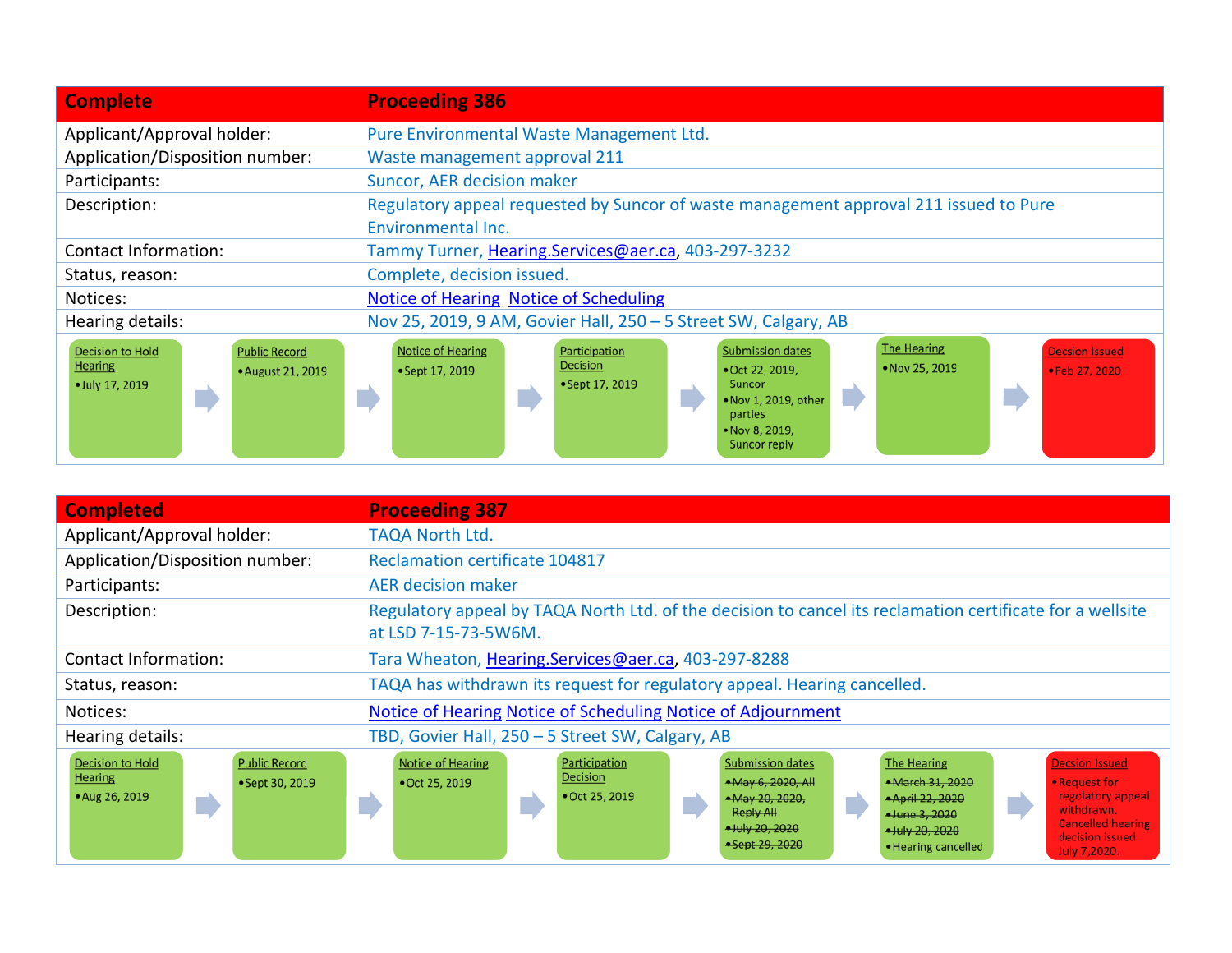| <b>Complete</b>                                                                                        | <b>Proceeding 389</b>                                                                                                                                                                                                                                                                                                                                                                                                                                 |
|--------------------------------------------------------------------------------------------------------|-------------------------------------------------------------------------------------------------------------------------------------------------------------------------------------------------------------------------------------------------------------------------------------------------------------------------------------------------------------------------------------------------------------------------------------------------------|
| Applicant/Approval holder:                                                                             | AltaGas Ltd.                                                                                                                                                                                                                                                                                                                                                                                                                                          |
| Application/Disposition number:                                                                        | Application 1913609 and facility licence F51073                                                                                                                                                                                                                                                                                                                                                                                                       |
| Participants:                                                                                          | D. Gano, 852830 Alberta Ltd., AER decision maker                                                                                                                                                                                                                                                                                                                                                                                                      |
| Description:                                                                                           | Regulatory appeal requested by D. Gano and 852830 Alberta Ltd. of AER decision to approve the<br>construction of a sweet gas battery                                                                                                                                                                                                                                                                                                                  |
| <b>Contact Information:</b>                                                                            | Tara Wheaton, Hearing.Services@aer.ca, 403-297-8288                                                                                                                                                                                                                                                                                                                                                                                                   |
| Status, reason:                                                                                        | Complete, cancelled hearing decision issued. Request for regulatory appeal withdrawn.                                                                                                                                                                                                                                                                                                                                                                 |
| Notices:                                                                                               | Notice of Hearing Notice of Scheduling Notice of Cancelled Hearing                                                                                                                                                                                                                                                                                                                                                                                    |
| Hearing details:                                                                                       | Cancelled, Govier Hall, 250-5th street S.W., Calgary, AB                                                                                                                                                                                                                                                                                                                                                                                              |
| <b>Decision to Hold</b><br><b>Public Record</b><br><b>Hearing</b><br>• Oct 30, 2019<br>• Sept 26, 2019 | <b>Notice of Hearing</b><br><b>Decsion Issued</b><br>Participation<br><b>Submission dates</b><br><b>The Hearing</b><br><b>Decision</b><br>*Feb 21, 2020. all<br>• Cancelled hearing<br>*Dec 11, 2019<br>• Nov 5, 2019<br>decision issued<br>• Nov 29, 2019<br><b>parties</b><br>*Mar 4, 2020<br>Feb 25, 2020<br>$-Feb - 28 - 2020$<br>• hearing cancelled<br>• Request for<br>responses, all<br>regulatory appeal<br>• hearing cancelled<br>withdrawn |

| <b>Complete</b>                                                                                       | <b>Proceeding 391</b>                                                                                                                                                                                                                                                               |
|-------------------------------------------------------------------------------------------------------|-------------------------------------------------------------------------------------------------------------------------------------------------------------------------------------------------------------------------------------------------------------------------------------|
| Applicant/Approval holder:                                                                            | <b>Canadian Natural Resources Limited</b>                                                                                                                                                                                                                                           |
| Application/Disposition number:                                                                       | License of occupation (LOC) 180965                                                                                                                                                                                                                                                  |
| Participants:                                                                                         | <b>AER decision maker</b>                                                                                                                                                                                                                                                           |
| Description:                                                                                          | Regulatory appeal requested by CNRL of decision to reject CNRL's application for an LOC for an access<br>road from 3-27-65-5W4M to 16-21-65-6W4M.                                                                                                                                   |
| Contact Information:                                                                                  | Tara Wheaton, Hearing.Services@aer.ca, 403-297-8288                                                                                                                                                                                                                                 |
| Status, reason:                                                                                       | Hearing adjourned at the request of the parties until further notice due to COVID pandemic and for<br>ADR to proceed. Regulatory appeal withdrawn. Hearing Cancelled.                                                                                                               |
| Notices:                                                                                              | Notice of Hearing Notice of Adjournment Notice of Scheduling                                                                                                                                                                                                                        |
| Hearing details:                                                                                      | Adjourned, Govier Hall, 3rd Floor, 250 - 5th Street SW, Calgary, Alberta                                                                                                                                                                                                            |
| <b>Public Record</b><br><b>Decision to Hold</b><br><b>Hearing</b><br>• Nov 20, 2019<br>• Oct 25, 2019 | <b>The Hearing</b><br><b>Submission dates</b><br><b>Notice of Hearing</b><br>Participation<br><b>Decsion Issued</b><br>Decision<br>$-May 6, 2020$<br>• Aug 26, 2020<br>• Dec 17, 2019<br>• Adjourned<br>• Dec 17, 2019<br>• Adjourned<br>• Cancelled decision.<br>appeal withdrawn. |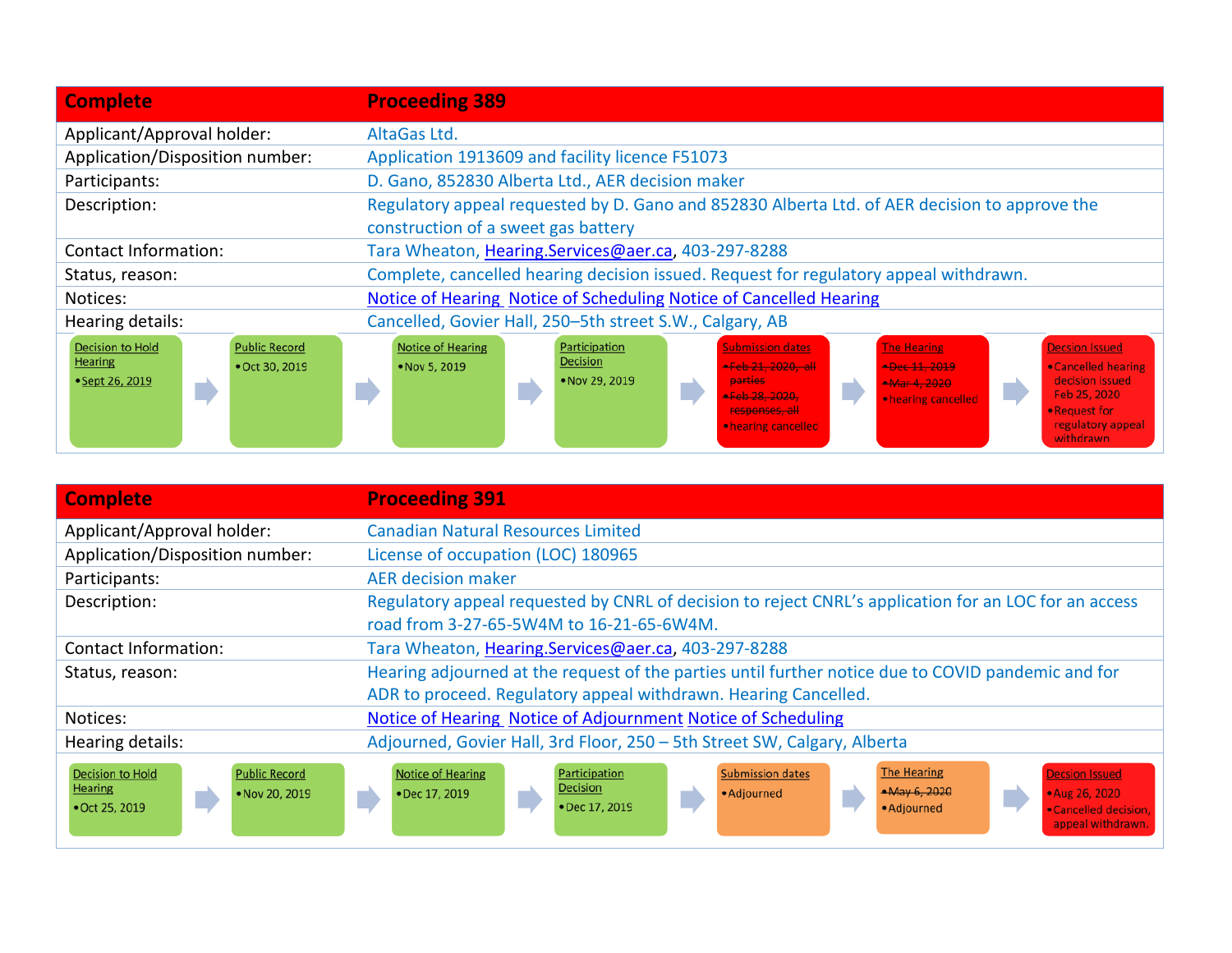| <b>Complete</b>                                                                                       | <b>Proceeding 393</b>                                                                                                                                                                                                                                                                                                                                       |
|-------------------------------------------------------------------------------------------------------|-------------------------------------------------------------------------------------------------------------------------------------------------------------------------------------------------------------------------------------------------------------------------------------------------------------------------------------------------------------|
| Applicant/Approval holder:                                                                            | <b>Canadian Natural Resources Limited</b>                                                                                                                                                                                                                                                                                                                   |
| Application/Disposition number:                                                                       | <b>Reclamation certificate 146738</b>                                                                                                                                                                                                                                                                                                                       |
| Participants:                                                                                         | A. and R. Dodds, AER decision maker                                                                                                                                                                                                                                                                                                                         |
| Description:                                                                                          | Regulatory appeal requested by A. and R. Dodds of reclamation certificate issued to CNRL.                                                                                                                                                                                                                                                                   |
| Contact Information:                                                                                  | Elaine Arruda, Hearing.Services@aer.ca, 403-297-7365                                                                                                                                                                                                                                                                                                        |
| Status, reason:                                                                                       | Complete, no hearing, request for regulatory appeal withdrawn Jan 10, 2020.                                                                                                                                                                                                                                                                                 |
| Notices:                                                                                              | <b>Notice of Hearing Notice of Cancelled Hearing</b>                                                                                                                                                                                                                                                                                                        |
| Hearing details:                                                                                      | <b>TBD</b>                                                                                                                                                                                                                                                                                                                                                  |
| <b>Public Record</b><br><b>Decision to Hold</b><br><b>Hearing</b><br>• Dec 12, 2019<br>• Nov 15, 2019 | <b>The Hearing</b><br><b>Notice of Hearing</b><br><b>Decsion Issued</b><br><b>Submission dates</b><br>Participation<br><b>Decision</b><br>• hearing cancelled<br>• Cancelled hearing<br>• Dec 13, 2019<br>$-$ Jan 14, 2020<br>decision issued<br>• Dec 13, 2019<br>$+$ Jan 21, 2020<br>Jan 15, 2020<br>+Jan 28, 2020<br>$-Feb4.2020$<br>• hearing cancelled |

| <b>Complete</b>                                                                                          | <b>Proceeding 394</b>                                                                                                                                                                                                                                                                                                                                                           |
|----------------------------------------------------------------------------------------------------------|---------------------------------------------------------------------------------------------------------------------------------------------------------------------------------------------------------------------------------------------------------------------------------------------------------------------------------------------------------------------------------|
| Applicant/Approval holder:                                                                               | <b>Ovintiv (formerly Encana)</b>                                                                                                                                                                                                                                                                                                                                                |
| Application/Disposition number:                                                                          | 1914551, 1920992, and 338430                                                                                                                                                                                                                                                                                                                                                    |
| Participants:                                                                                            | W. and S. Ambros, AER decision maker                                                                                                                                                                                                                                                                                                                                            |
| Description:                                                                                             | Regulatory appeal by W. and S. Ambros of two multiwell pads and a sour gas pipeline near Benzanson.                                                                                                                                                                                                                                                                             |
| <b>Contact Information:</b>                                                                              | Tara Wheaton, Hearing.Services@aer.ca, 403-297-8288                                                                                                                                                                                                                                                                                                                             |
| Status, reason:                                                                                          | Panel has set a schedule for a hearing to start September 22, 2020. Request to withdraw regulatory                                                                                                                                                                                                                                                                              |
|                                                                                                          | appeal received. Hearing Cancelled.                                                                                                                                                                                                                                                                                                                                             |
| Notices:                                                                                                 | <b>Notice of Hearing</b>                                                                                                                                                                                                                                                                                                                                                        |
| Hearing details:                                                                                         | TBD                                                                                                                                                                                                                                                                                                                                                                             |
| <b>Decision to Hold</b><br><b>Public Record</b><br><b>Hearing</b><br>• Feb 7, 2020<br>D<br>• Jan 9, 2020 | Notice of Hearing<br><b>Submission dates</b><br>The Hearing<br><b>Decsion Issued</b><br>Participation<br>Decision<br>· June 30, 2020, Ambroses<br>• JUly 29, 2020<br>• March 4, 2020<br>*Sept 22, 2020<br>• March 4, 2020<br>· July 21, Ovinty<br>• Cancelled<br>• Hearing<br>hearing decision<br>Cancelled<br>· July 28, 2020, AER<br>report<br>. Aug 11, 2020, Ambroses reply |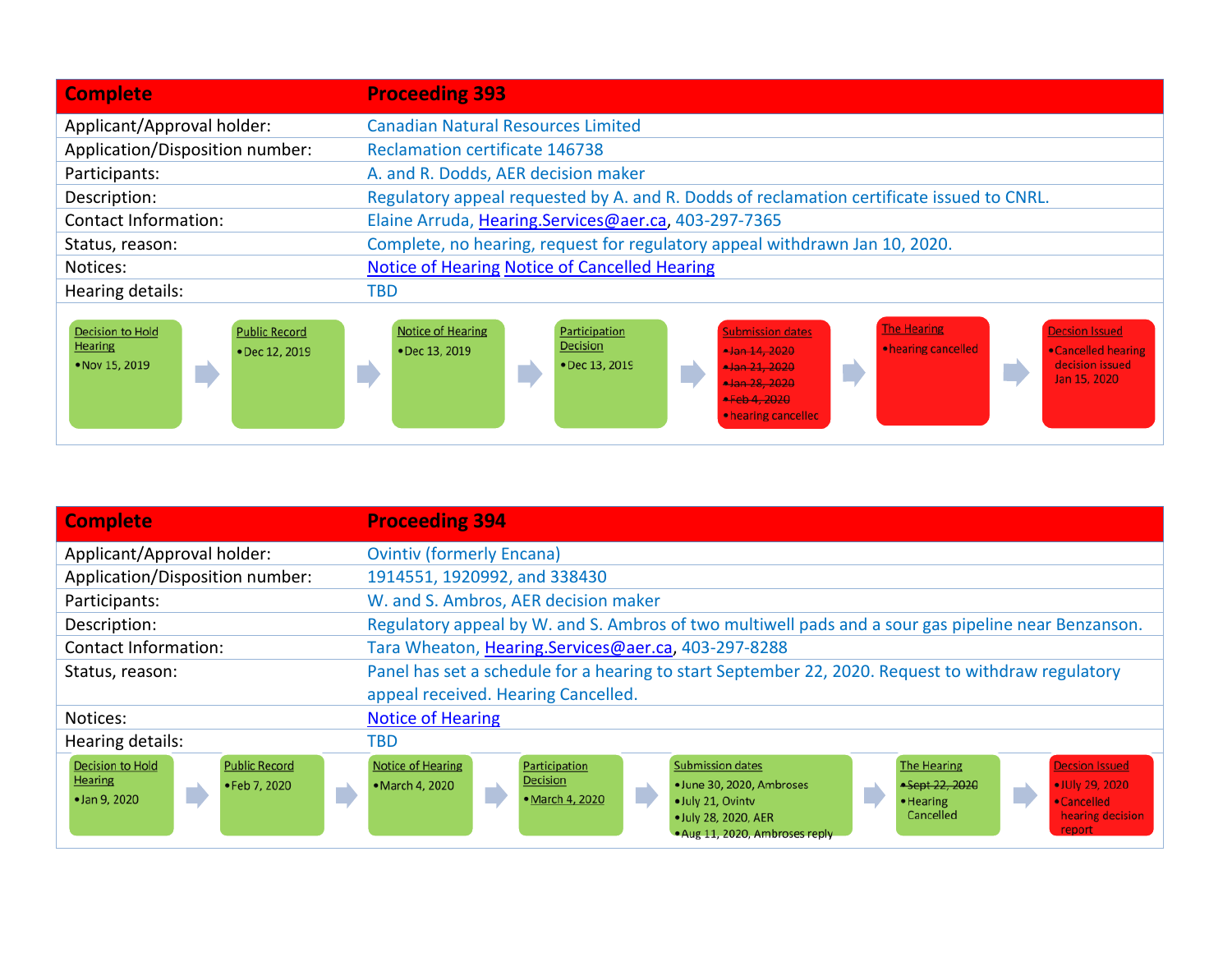| <b>Complete</b>                 | <b>Proceeding 395</b>                                                                                                         |
|---------------------------------|-------------------------------------------------------------------------------------------------------------------------------|
| Applicant/Approval holder:      | Canadian Coastal Resources Ltd.                                                                                               |
| Application/Disposition number: | 1923941                                                                                                                       |
| Participants:                   | n/a                                                                                                                           |
| Description:                    | Application to construct and operate a horizontal crude oil well.                                                             |
| Contact Information:            | Elaine Arruda, Hearing.Services@aer.ca, 403-297-7365                                                                          |
| Status, reason:                 | Complete, cancelled hearing decision issued as the applications were withdrawn.                                               |
| Notices:                        | <b>Notice of Hearing</b>                                                                                                      |
| Hearing details:                | n/a                                                                                                                           |
| <b>Decision to Hold Hearing</b> | <b>Public Record</b><br>Notice of Hearing<br><b>Decsion Issued</b>                                                            |
| • Feb 5, 2020                   | . March 18, request to withdraw<br>• Feb 21, 2020<br>• Mar 11, 2020<br>. March 26, 2020, cancelled hearing<br>decision issued |

| <b>Complete</b>                 | <b>Proceeding 398</b>                                                          |
|---------------------------------|--------------------------------------------------------------------------------|
| Applicant/Approval holder:      | <b>TimberRock Energy Corp.</b>                                                 |
| Application/Disposition number: | 1635188                                                                        |
| Participants:                   | n/a                                                                            |
| Description:                    | Application for a sweet natural gas pipeline from 15-6-34-4W5M TO 2-9-34-4W5M. |
| Contact Information:            | Tammy Turner, Hearing.Services@aer.ca, 403-297-3232                            |
| Status, reason:                 | Complete, application withdrawn, no hearing.                                   |
| Notices:                        | Not issued                                                                     |
| Hearing details:                | n/a                                                                            |
| <b>Decision to Hold Hearing</b> | Application withdrawn before notice of hearing was issued                      |
| • Mar 4, 2010                   | . No decision issued                                                           |